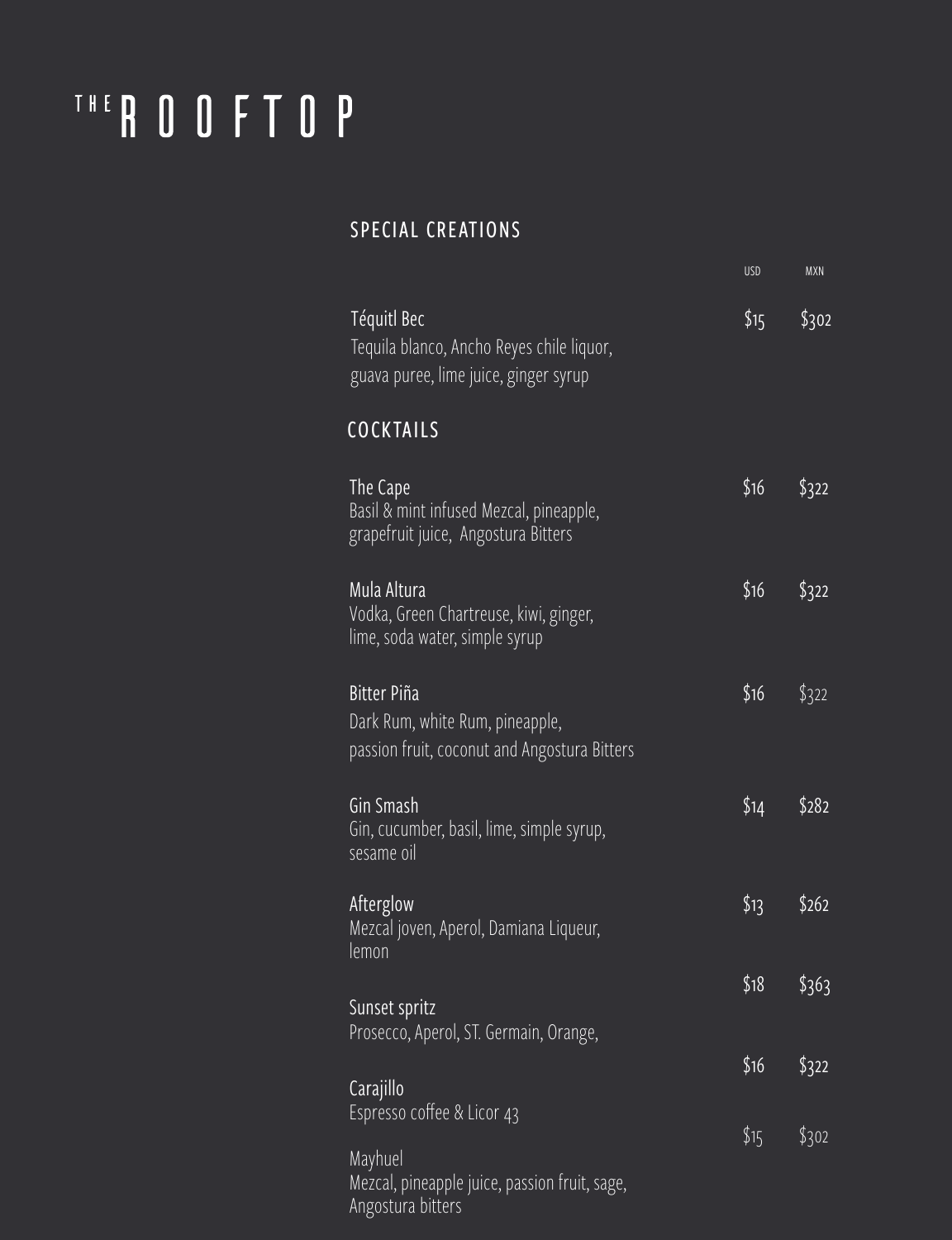# BITES

|                                                                                                                         | <b>USD</b> | <b>MXN</b> |
|-------------------------------------------------------------------------------------------------------------------------|------------|------------|
| Guacamole & salsa, pico de gallo, aged cheese<br>and totopos                                                            |            | \$220      |
| Shrimp popcorn, semi sweet palm sugar &<br>Valentina mayo sauce (170 g)                                                 | \$25       | \$550      |
| Guajillo pepper spiced chicken & oaxaca cheese<br>quesadillas (2 pcs)                                                   | \$15       | \$308      |
| Heirloom tomatoes, burrata cheese, artichokes<br>and hemp speeds                                                        | \$15       | \$330      |
| Hot & sour boneless chicken wings in tamarind<br>sauce or hot buffalo sauce, pickled pineapple &<br>jicama salad (7pcs) | \$15       | \$330      |
| Crispy mushrooms, banana peppers sauce,<br>$\circledast$<br>yellow aji                                                  | $\$14$     |            |

# TAQUITOS

| Slow roasted beef crisp flutes, raw salsa verde,<br>sour cream, avocado (3 pcs)                        | \$15 | \$330         |
|--------------------------------------------------------------------------------------------------------|------|---------------|
| Braised beef steak in ancho pepper and sweet<br>soy sauce, avocado (2 pcs)                             | \$18 | \$396         |
| Tuna tartar & fishing rinds and avocado emultion<br>(2 pcs)                                            | \$19 | \$418         |
| Crisp soft shell crab, parmesan, avocado<br>and tatemada sauce (2 pcs)                                 | \$17 | $\sqrt{3374}$ |
| Duck taco, pasilla pepper sauce, chorizo<br>mayonnaise, crispy onions, avocado and foie gras<br>mousse | \$16 |               |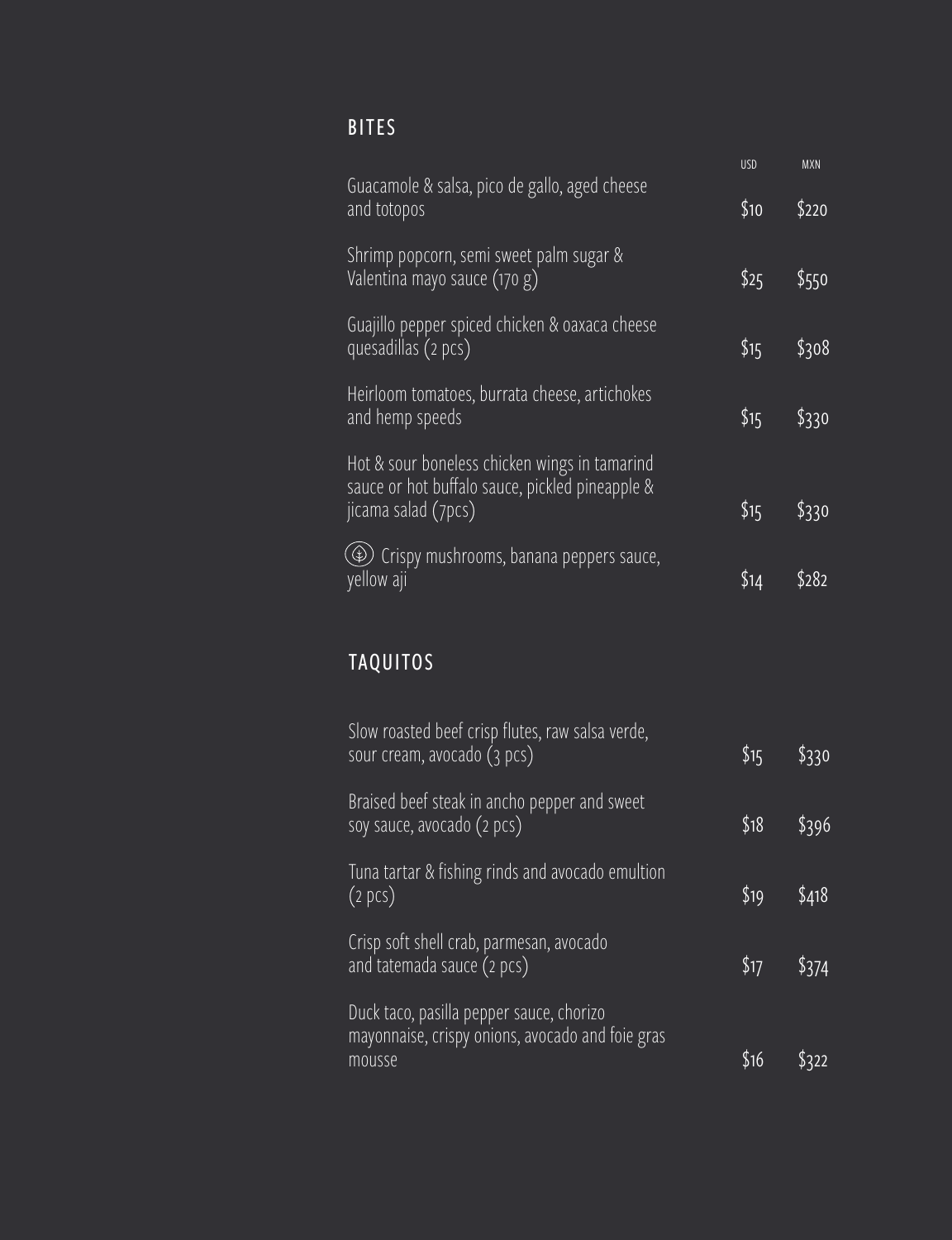#### MAIN COURSE

| <b>USD</b> | <b>MXN</b> |
|------------|------------|
| \$24       | \$483      |
|            |            |
| \$32       | \$644      |
| \$29       |            |
|            |            |

#### SWEETS

| (3) Churros, sheeps milk butterscotch, pecan                                        | \$6  | \$132 |
|-------------------------------------------------------------------------------------|------|-------|
| ( ) Gluten free double chocolate brownie,<br>vanilla ice cream.                     | \$6  | \$396 |
| Banana split, vanilla ice cream, chocolate, coconut<br>mascarpone cream, cacao nibs | \$12 | \$242 |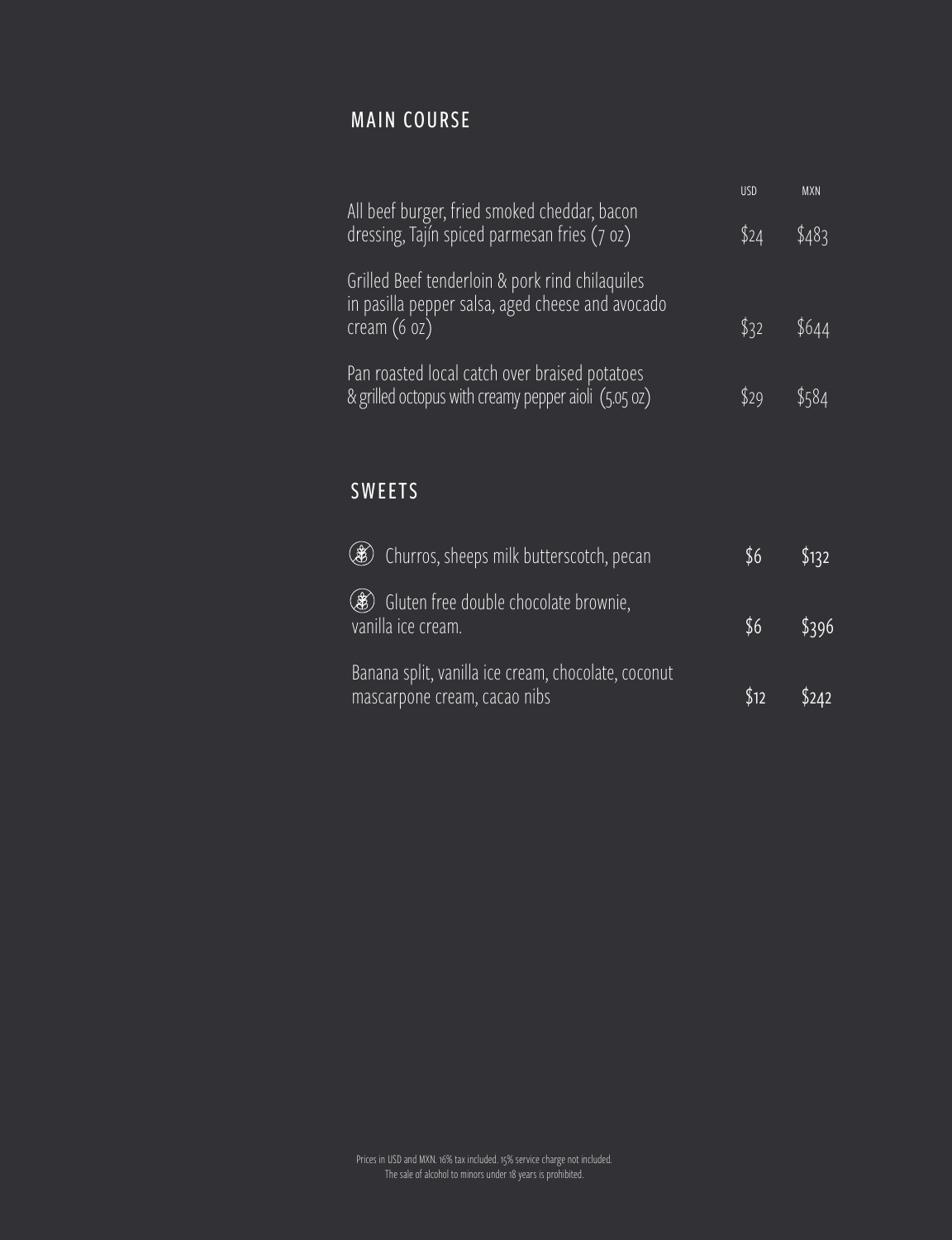## TEQUILA

|                                                                                                                                                                                                                                                                                                                  | Glass                                                                                                                      |                                                                                                                                          | <b>Bottle</b>                                                                                                                            |                                                                                                                                                                               |
|------------------------------------------------------------------------------------------------------------------------------------------------------------------------------------------------------------------------------------------------------------------------------------------------------------------|----------------------------------------------------------------------------------------------------------------------------|------------------------------------------------------------------------------------------------------------------------------------------|------------------------------------------------------------------------------------------------------------------------------------------|-------------------------------------------------------------------------------------------------------------------------------------------------------------------------------|
| Avión Añejo<br>Casa Dragones Blanco<br>Casa Dragones Joven<br>Don Julio Blanco<br>Don Julio Reposado<br>Don Julio Añejo<br>Don Julio 70<br>Don Julio Real<br>Maestro Tequilero Blanco<br>Maestro Tequilero Reposado<br>Maestro Tequilero Añejo<br>Maestro Tequilero Diamante<br>Patrón Silver<br>Patrón Reposado | <b>USD</b><br>\$17<br>\$18<br>\$47<br>\$13<br>\$14<br>\$15<br>\$18<br>\$47<br>\$13<br>\$13<br>\$15<br>\$17<br>\$15<br>\$16 | <b>MXN</b><br>\$343<br>\$363<br>\$947<br>\$262<br>\$282<br>\$302<br>\$363<br>\$947<br>\$262<br>\$262<br>\$302<br>\$343<br>\$302<br>\$322 | <b>USD</b><br>\$220<br>\$306<br>\$610<br>\$221<br>\$238<br>\$255<br>\$306<br>\$799<br>\$221<br>\$221<br>\$255<br>\$289<br>\$255<br>\$272 | <b>MXN</b><br>\$4,433<br>\$4,635<br>\$12,292<br>\$3,426<br>\$4,796<br>\$5,138<br>\$6,166<br>\$16,379<br>\$4,453<br>\$4,453<br>\$5,138<br>\$5,823<br>\$5,138<br>$\sqrt{5,480}$ |

### RUM

| Havana Club 7 Years<br>Bacardi Blanco<br>Captain Morgan Spiced<br>Zacapa 23 Years<br>Zacapa XO<br>GIN | \$13<br>\$12<br>\$12<br>\$15<br>\$17         | $\frac{6}{262}$<br>$\sqrt{242}$<br>\$242<br>\$302<br>\$343 | $\sqrt{$221}$<br>\$204<br>\$204<br>\$255<br>\$289 | \$3,426<br>$\frac{1}{2}3,123$<br>\$3,123<br>\$3,929<br>$\sqrt[6]{4,433}$ |
|-------------------------------------------------------------------------------------------------------|----------------------------------------------|------------------------------------------------------------|---------------------------------------------------|--------------------------------------------------------------------------|
|                                                                                                       |                                              |                                                            |                                                   |                                                                          |
| <b>Beefeater</b><br>Monkey 47<br>Bombay<br>Hendricks<br>Tanqueray No. Ten                             | \$12<br>\$17<br>\$13<br>$\sqrt{$15}$<br>\$15 | \$241<br>\$343<br>\$262<br>\$382<br>\$302                  | \$204<br>\$187<br>\$221<br>\$255<br>\$267         | \$4,111<br>\$3,788<br>\$4,453<br>\$5,138<br>\$3,929                      |
| COGNAC                                                                                                |                                              |                                                            |                                                   |                                                                          |
| Remy Martin XO<br>Hennessy VSOP                                                                       | \$32<br>\$13                                 | \$645<br>\$262                                             | \$430<br>\$221                                    | \$8,665<br>\$4,453                                                       |